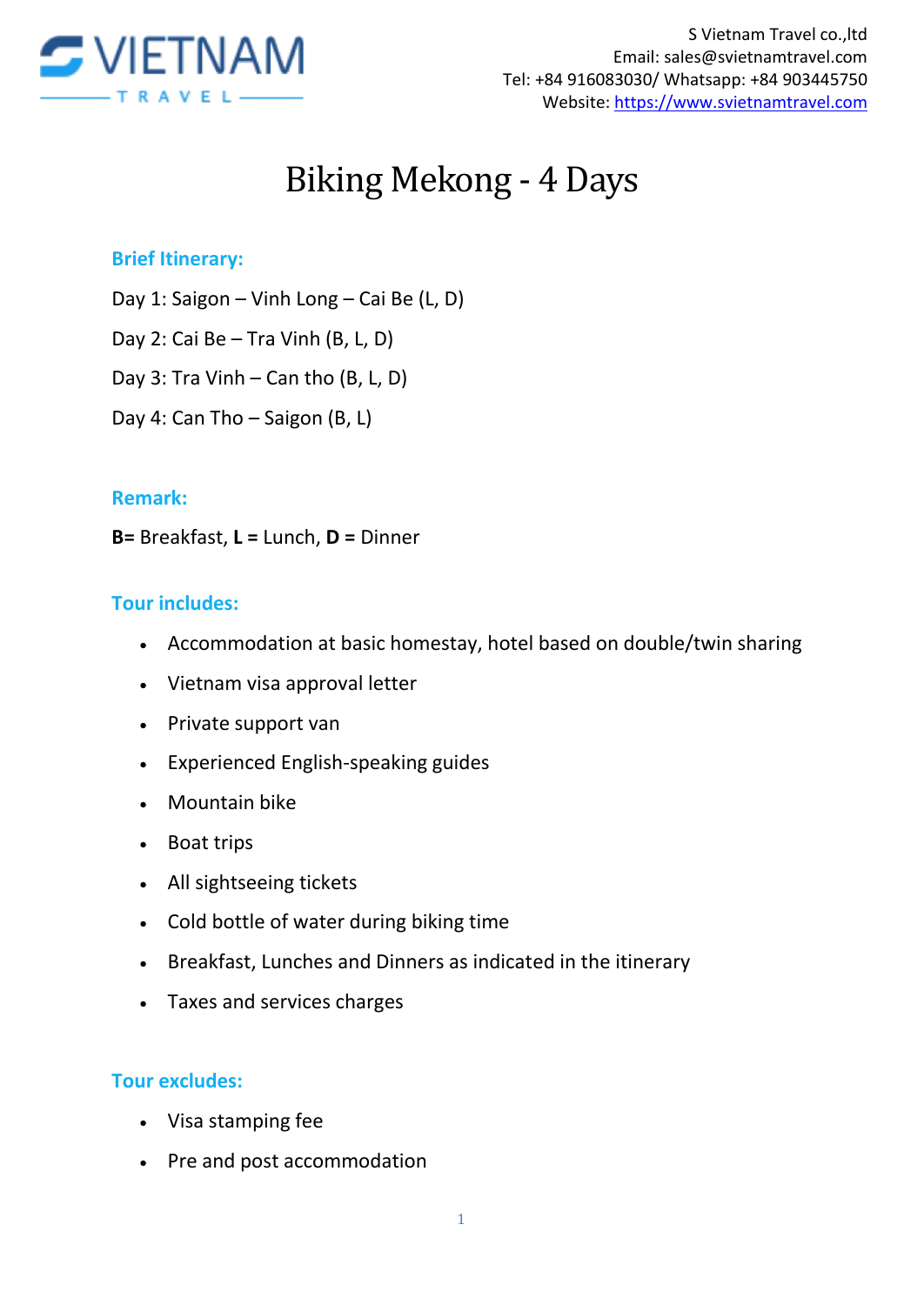

- Drinks, gratuities and personal expenses
- Insurance

#### **Detail itinerary:**

### *Day 1: Saigon – Vinh Long – Cai Be (L, D)*

8.00 AM: depart from your hotel and then transfer to Cai Be town. On arrival, board your boat to discover the Delta's waterways. Start your journey by passing by Cai Be's floating market, cruising among local barges with full of fruits and vegetables… The cruise will then bring you to some local home factories to discover traditional rice paste making, rice popcorn, coconut candies… Enjoy Vietnamese luch at the local family.

After lunch, start your biking trip around An Binh island through fruit garden, along canal. On the way, stop at local houses to enjoy seasonal fruits, see bees – breeding in wooden boxes at a local farm, villages. Dinner and overnight at homestay.

## *Day 2: Cai Be – Tra Vinh (B, L, D)*

Enjoy breakfast at your homestay and leave for Tra Vinh. Crossing river and ride on trails through fruits gardens alongside Mekong River of An Binh Island to Cho Lanh. Then keep biking to CaiMon which very well-know with nursery garden, ornamental and bonsai trees. Witness the colorful life along the riverside and stop to chat with the friendly villagers. Have lunch at local's. After lunch, continue cycling to countryside of Mo Cay. Cross the narrow canals on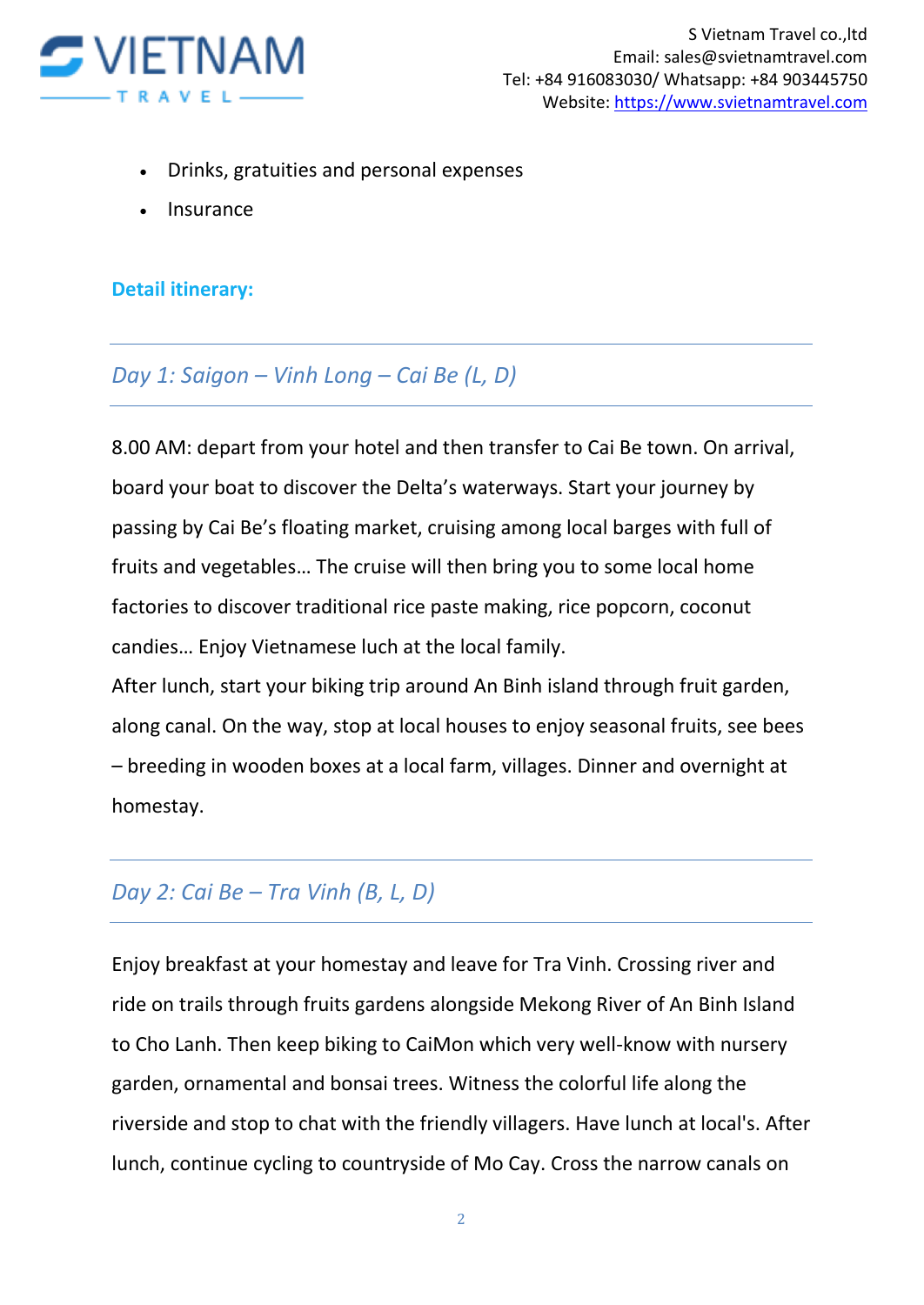

traditional sampan to Co Chien River. Ride the final few kilometers to Tra Vinh - one of the prettiest towns in the Mekong Delta. Free time to explore the city and overnight at local hotel.

## *Day 3: Tra Vinh – Can tho (B, L, D)*

Tra Vinh has a large ethnic Khmer population and the area immediately around the market feels (and looks) particularly Khmer -- first impressions brought Tachmau or Takeo to mind. This Khmer influence is more obviously seen in the pagoda's that litter both the town and the province. Start your day by cycling to explore the Khmer culture and architecture. The road is peaceful, narrow and very pretty all the way to Can tho. Stop and visit Ba Om Pond - an attraction of Tra Vinh. It is surrounded by hillocks and many old sao and dau trees with odd shape of roots. In the afternoon, flocks of birds perch on the trees and make this area exciting and noisy. In the late afternoon, arrive in Can Tho - the Mekong's largest town, situated at the confluence of the Can Tho and Hau Giang rivers. Check in hotel and free time.

## *Day 4: Can Tho – Saigon (B, L)*

Wake up in early morning to take the boat trip to Cai Rang Floating Market one of the most bustling floating markets in Mekong Delta with hundreds of small boats barging.

The trading way is unique; each boat usually sells one particular item, whether it is pumpkin, pineapple, sugar cane.